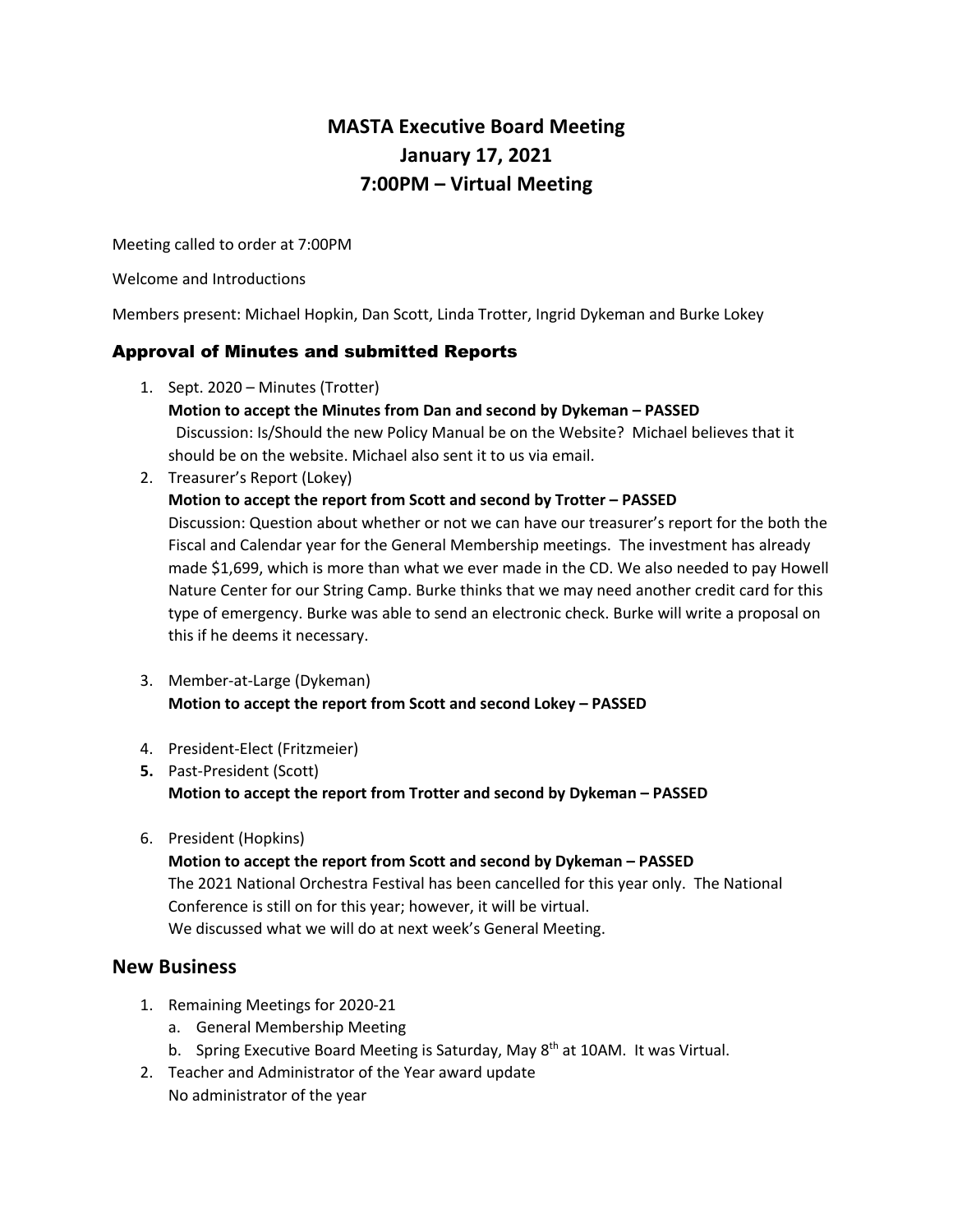The nominees are Amy Marr, Wendy Stuart and Jonathan Glawe. This years' TOY is Jonathan Glawe.

### **3. Budget Discussion**

Mike wants to err on the side of caution on being very cautious with our budget. He wants to keep the budget small and lean this year. He's thinking that we should not have camp this year. If we get \$2,500 from MMC, we will break even.

The UP Chamber Music festival is on hold for this year.

## **4. Other**

Dan suggested that we possibly have a trip to Lucks Music with a few presentations on Publishing music, etc.

Motion to adjourn the Executive Board Meeting Scott and second by Trotter – PASSED

# **Winter 2021 Full Board Meeting**

Members present: Michael Hopkin, Dan Scott, Linda Trotter, Ingrid Dykeman, Burke Lokey, Melissa Knecht, Jed Fritzemeier, JoAnna VanEizenga, Jim VanEizenga, Nick Mosley, David Reed, Eric Marta, Candace Chappell, Allie Holden, Meryln Beard, Joe Harmsen, Caitlin Mihalko, Edward McDonald,

#### **Welcome**

- **1. Reminder of upcoming Meetings**
	- a. General Membership Meeting is Sunday, January 24th at 7PM
	- b. Summer Retreat- will be June  $28<sup>th</sup>$  at 12 noon.
- 2. Approval of Minutes and Submitted Reports **Motion to accept the Minutes from Scott and second by Chappell – PASSED**
	- 1. September 2020 Full Board Meeting
	- 2. Project Director Reports **Motion to accept the Reports as a consent agenda by except for Outreach by Scott and Harmsen second – PASSED**
		- **a. Advertising (Harmsen)**
		- **b. Membership (Holden)**
		- **c. MASTA Notes (Chappell)**
		- **d. Solo Competition (Knecht)**
		- **e. Chamber Music Festival (Hopkins)**
		- **f. Webmaster (Mosley)**
		- **g. Outreach (VanEizenga)**

Outstanding grants – Joseph Alcocer was supposed to do his Suzuki training for book 8. He did a training but it wasn't Suzuki. The cost was only \$75. Michael would like to reimburse Joseph Alcocer for \$75 instead of the \$250.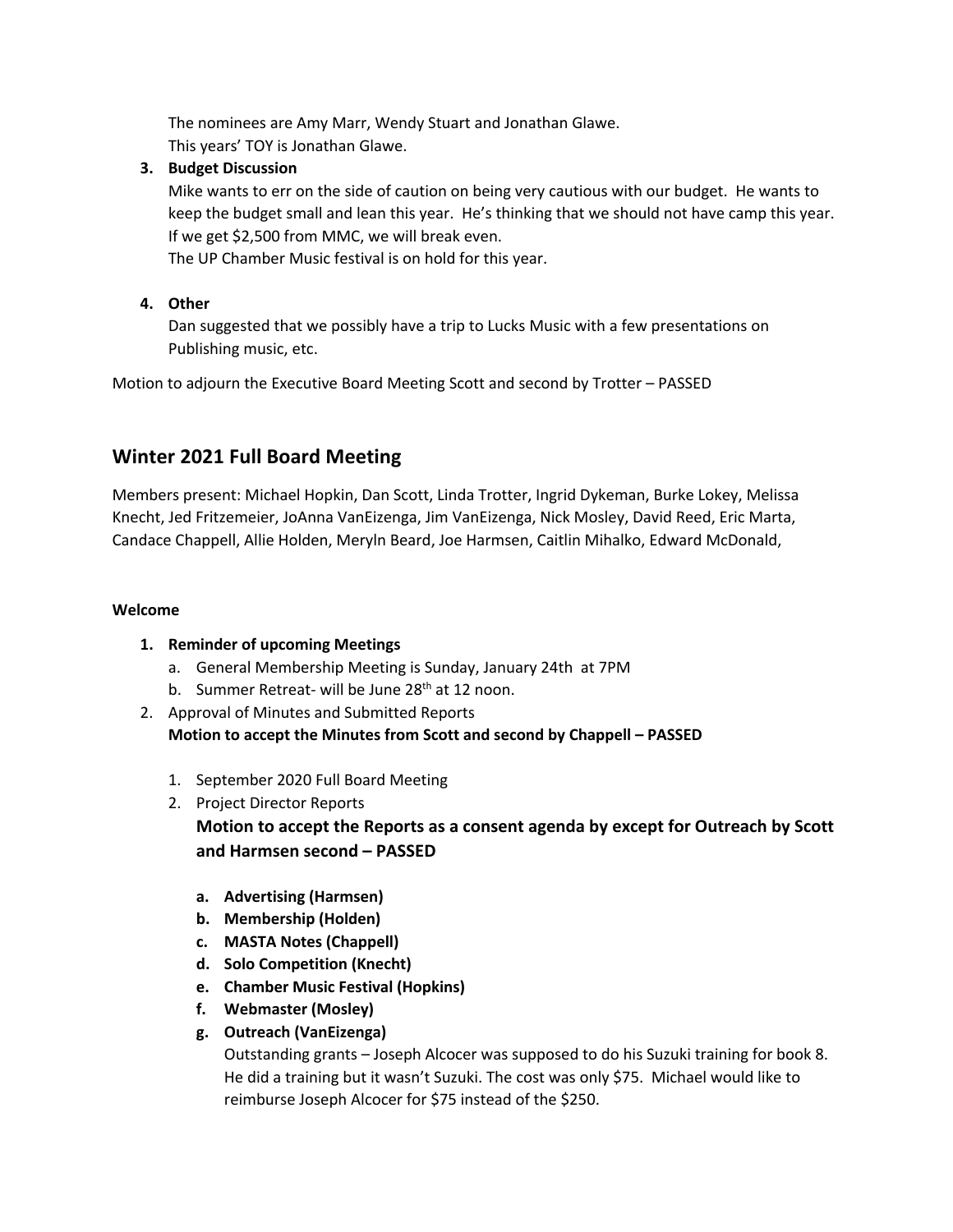#### **Motion by Hopkins and second by Scott to pay \$75 for the training – PASSED**

PD Request – Joe Harmsen, Fangye Sun and David Reimer

**Motion by Scott and second by Fritzemeier to approve all three grants - PASSED**

# 3. Oral Reports

#### **a.** M**MC (VanEizenga)**

MMC is Virtual. There is a mix of live and pre-recorded sessions. There will be an On demand library of sessions that did not fit the schedule. All sessions will be recorded and available until June. Frank Diaz and Brenden Bremmer will be our headliners.

## **b. String Camp (Mihalko/McDonald)**

She would like to postpone camp for 2021 for the safety of the staff, students and community. The Howell storage unit was renewed for this year.

#### **Motion to suspend the MASTA Camp for 2021 by Trotter and seconded by Scott – PASSED**

#### **c. Northern Michigan (Marta)**

They will be changing things. They will be using local talents to work with the students. A local folk musician, Michael Waite, will do something with the orchestra and do some recording projects.

**Motion to accept Fritzemeier and second from Scott to accept Northern Michigan report – PASSED**

#### **d. Bass Fest (Holden)**

Possible to have a program where we can have a virtual presentation by Edgar Meyer. There will be tickets available. This program will be offered live in 2022. Suggested that we send information and ticket request information via MASTA email.

#### **e. MYAF (Reed)**

MYAF will be virtual this year. They would like our chamber ensemble to perform. This ensemble will be the only instrumental performance for this year. After this festival, David, has sent his resignation to this festival. MYAF is reorganizing their program.

#### **f. MSBOA (Beard)**

MMC will be virtual. There will not be any All-State groups. All Solo and Ensemble festivals will begin next week and it is all Virtual. Band and Orchestra festival is still being put together. Ensembles will submit recordings to a website to receive adjudication. Jazz festival, most likely, will be virtual. The Honor's festival, coming out of solo and ensemble, they will list student who qualified for the ensemble. Acknowledge the transition of Executive director – Charles Bullard to Garrett Ernest. Suggestion for Jim VanEizenga to have adjudication training during MMC as a pre-MMC session?